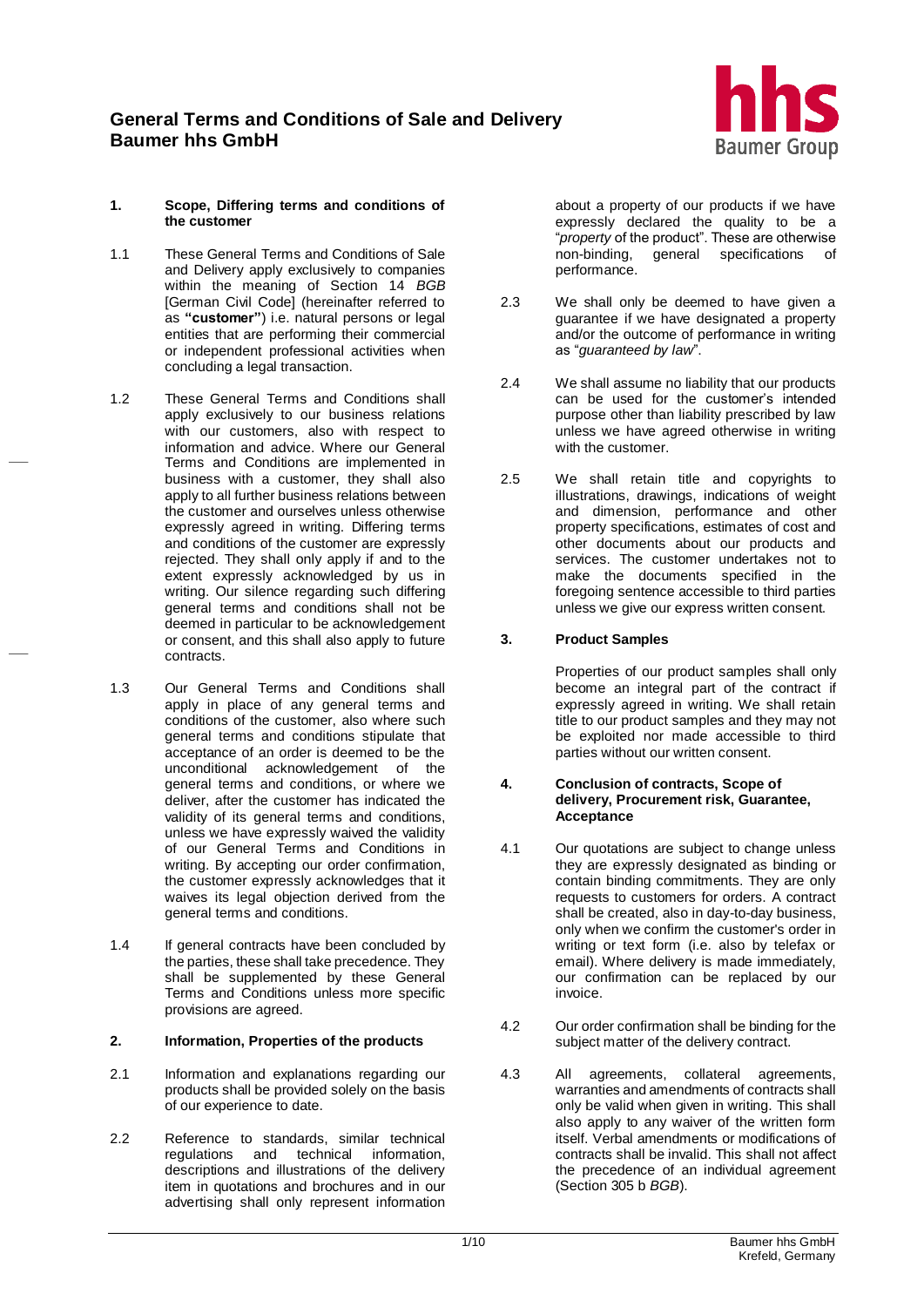

- 4.4 In the event of call orders or delays in acceptance caused by the customer, we shall have the right to procure the material for the complete order and to manufacture the entire order quantity immediately. After the order is placed, any change requests by the customer can, therefore, no longer be considered unless this – also any additional costs – has been expressly agreed in writing.
- 4.5 We shall only be obliged to deliver from our own product stock.
- 4.6 Assumption of a procurement risk is not based solely on our obligation to deliver an item which is defined solely by its class. We shall only assume a procurement risk by virtue of a separate written agreement stating "*we assume the procurement risk…*".
- 4.7 If shipment is delayed at the customer's request or for reasons for which the customer is responsible, we shall have the right to store the products, beginning on expiry of the date of the scheduled shipment, and to invoice the costs incurred for this at 0.1% of the net invoice amount of the stored products for each full week or part thereof. This shall not affect the assertion of further rights. The customer shall have the right to prove that no costs or considerably lower costs were incurred. Furthermore, we shall have the right, after the period expires, to dispose of the contractual products otherwise, and to deliver to the customer again after a reasonable period.

### **5. Delivery, Delivery time, Default in delivery**

- 5.1 Binding delivery dates and delivery periods must be agreed expressly and in writing as binding. We shall make our best efforts to meet delivery dates and delivery periods that are not binding or approximate (approx., about etc.).
- 5.2 A commercial transaction for delivery by a fixed date shall only exist if we have expressly confirmed such transaction in writing or the legal requirements for a commercial transaction for delivery by a fixed date exist. The unilateral designation of a delivery as a commercial transaction for delivery by a fixed date by the customer alone shall not be sufficient for this.
- 5.3 Delivery and/or service periods shall begin with the customer's receipt of our order confirmation but not before all details about the execution of the order have been clarified and all other requirements to be fulfilled by the customer are met, in particular advance payments or securities agreed are made or provided in full. This shall apply to delivery

dates and/or service dates. If the customer requests changes after placing the order, a new, reasonable delivery and/or service period shall begin upon our confirmation of the change.

- 5.4 The customer's interest in our delivery or performance shall only lapse, in the absence of other written agreement, if we fail to deliver material parts or deliver with delay.
- 5.5 If we default in delivery, the customer must first set us a reasonable extension period for performance of at least 14 days, unless this is unreasonable in a specific case. If this elapses without result, damage claims for breach of duty, for whatever reason, shall exist only in accordance with the provisions of paragraph 5.7 and 11.
- 5.6 We shall not be in default as long as the customer is in default in fulfilling obligations towards us; this shall also include obligations under other contracts.
- 5.7 If the customer incurs damage as a result of our default, the customer shall have the right. to the exclusion of further claims, to request compensation for default. It shall amount, for each full week of delay, to 0.5% but as a whole to not more than 5% of the net price for that part of the total delivery which, as a result of the default, cannot be used in due time or according to the contract. No further compensation shall be due from us for damage as a result of delay. This shall not apply in the case of an intentional or fraudulent act by us, in the case of damages due to injury to life, limb or health, and in the case of default where a commercial transaction for delivery by a fixed date has been agreed within the meaning of the law (see paragraph 5.2).

### **6. Delivery subject to own receipt of delivery, Force majeure and other obstructions**

6.1 If, through no fault of our own, we do not receive deliveries or services from our suppliers to provide the delivery due from us under the contract, despite due and adequate stocking prior to conclusion of the contract with the customer, or they are incorrect or not in due time, or events of force majeure occur, we shall notify our customer in writing or text form in due time. In such case, we shall have the right to postpone the delivery for the duration of the obstruction, or to rescind the contract in whole or in part for that part of the contract not yet fulfilled if we have met our foregoing duty to provide information and have not assumed a procurement risk. Events of force majeure are strikes, lock-outs, official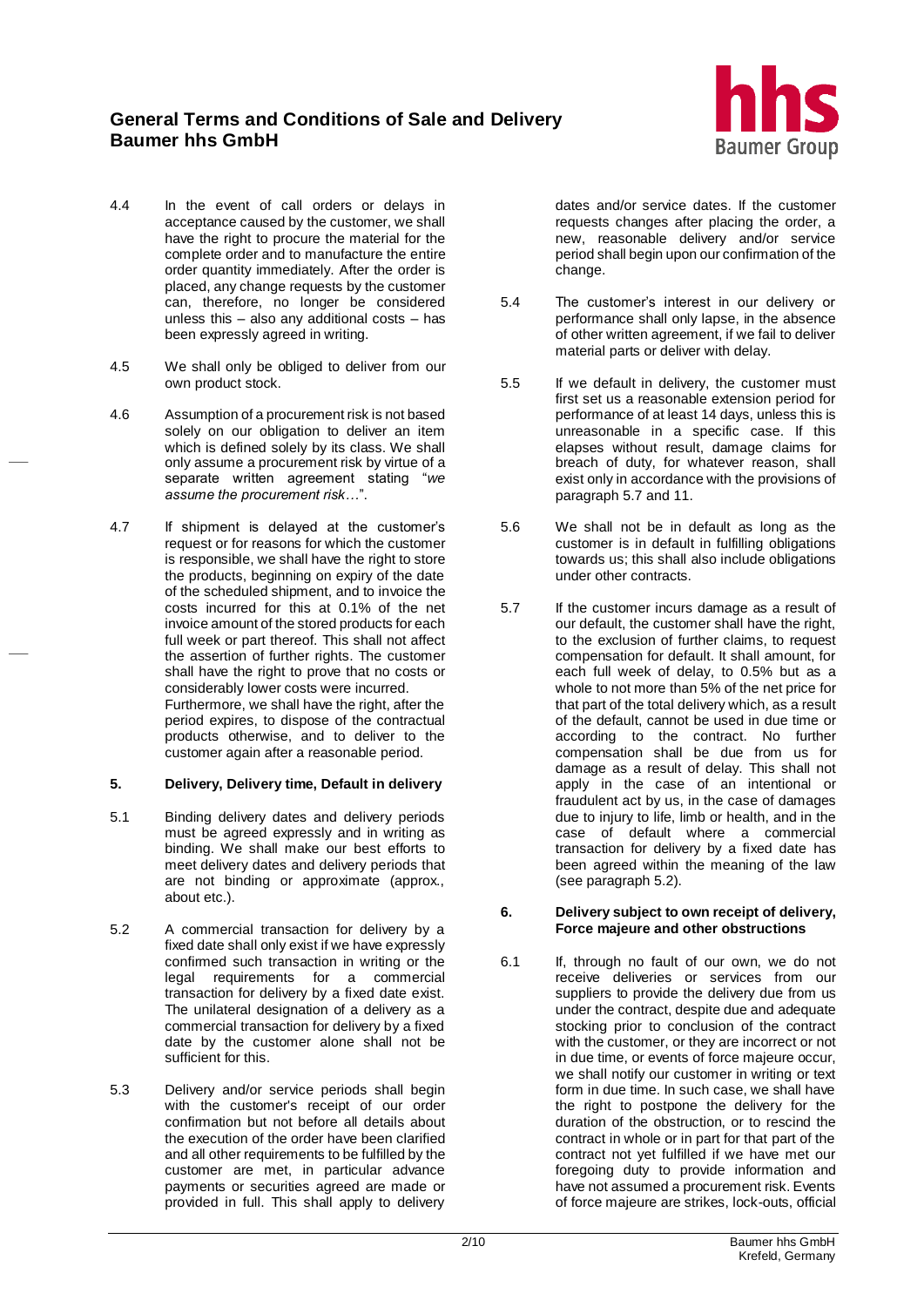

intervention, epidemics or pandemics, energy shortages and shortages of raw materials, transport bottlenecks through no fault of our own, company obstructions through no fault of our own, e.g. due to fire, water and damage to machinery, and any other obstructions which, when considered objectively, were not caused by our negligence.

- 6.2 If a delivery date or delivery period is agreed with binding force and the agreed delivery date or the agreed delivery period is exceeded due to events according to paragraph 6.1., the customer shall have the right, after a reasonable extension period has elapsed without result, to rescind the contract for that part not yet fulfilled, if the customer cannot be objectively expected to adhere further to the contract. The customer shall have no further claims, especially claims for damages, in that case.
- 6.3 The above provision pursuant to paragraph 6.2 shall apply accordingly if a customary delivery period was exceeded for the reasons stated in paragraph 6.1, also if no fixed delivery date was contractually agreed.

### **7. Shipment, INCOTERMS, Passing of risk, Packaging**

- 7.1 Unless otherwise agreed in writing, the products ready for shipment shall be handed over by us to the forwarding agent or the customer's carrier at our works in Krefeld or Berlin in accordance with the INCOTERM FCA (Free Carrier). However, in individual cases and at our discretion, we are also entitled to instruct our suppliers to make deliveries of our products directly to the customer (drop shipment).
- 7.2 If our order confirmation includes a clause stipulated in the INCOTERMS, the INCOTERMS as last amended shall apply to the respective clause unless otherwise stated in our order confirmation.
- 7.3 We reserve the right to choose the route and means of transport. We shall, however, endeavour to take the customer's wishes into account with respect to the route and type of shipment. Any additional expenses as a result, also where delivery freight paid is agreed, shall be borne by the customer.
- 7.4 If shipment is delayed at the customer's request or through the customer's fault, we shall store the products at the customer's expense and risk (see clause 4.8). In this case the date of the scheduled shipment shall be deemed equivalent to shipment.
- 7.5 The risk of accidental loss or accidental deterioration shall pass to the customer when the products to be delivered are handed over to the customer, forwarding agent, freight carrier or firms otherwise entrusted with shipment of the products, unless otherwise agreed.
- 7.6 If delivery is delayed because we assert our right of retention due to the customer's default in payment in whole or in part or due to another reason for which the customer is responsible, the risk shall pass to the customer at the latest as of the date on which the notice is sent stating that the products are ready for shipment.
- 7.7 Where the customer or third parties determined by the customer take over the products, times/dates for taking over the products must be agreed with us in due time.
- 7.8 If there is a statutory obligation to take back transport packaging and the customer requests us to take back transport packaging, the customer undertakes to have returns processed free domicile or arrange for the returns.

### **8. Notice of defects, Breach of duty, Warranty**

- 8.1 The customer shall give us notice of recognisable material defects immediately but at the latest 14 days after collection, in the case of delivery ex works, otherwise after delivery. The customer shall give us notice of hidden material defects immediately after they are detected but at the latest within the warranty period according to paragraph 8.6. A notice of defects that fails to comply with requirements of time shall exclude any claim by the customer for breach of duty due to material defects. This shall not apply in the case of an intentional or fraudulent act by us, the assumption of a guarantee for the absence of defects by us or in the case of<br>liability according to the according *Produkthaftungsgesetz* [German Product Liability Act].
- 8.2 Notice of defects according to paragraph 8.1 shall be given in writing. A notice of defects which is not in due form shall also exclude any claim by the customer for defects.
- 8.3 The transport operator must also be notified of any material defects recognisable on delivery, and the recording of the defects shall be arranged by the transport operator. Notices of defects must include a description of the defect. Failure to give notice of defects in due time shall exclude any claim by the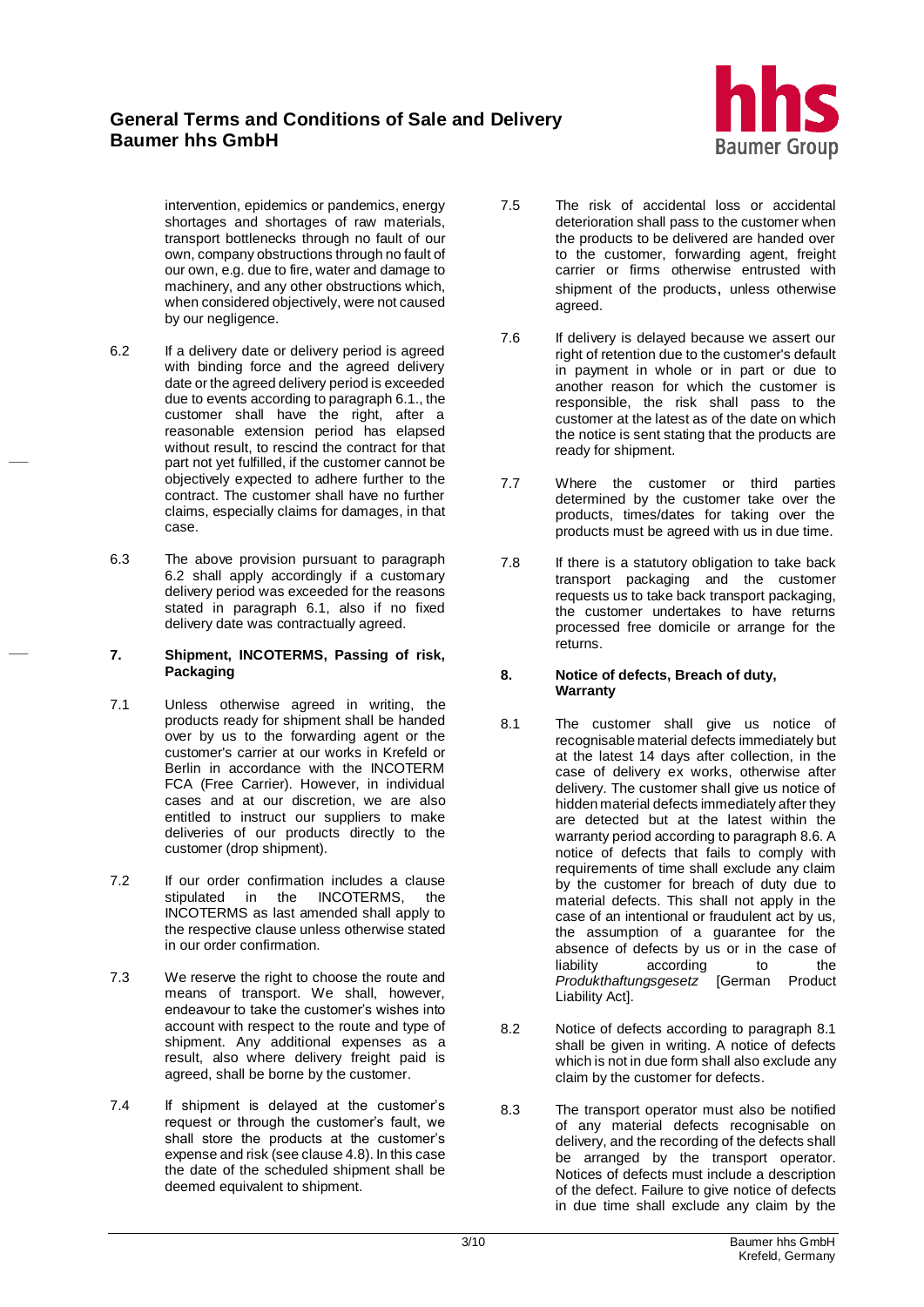

customer for breach of duty due to defects. This shall not apply in the case of an intentional or fraudulent act by us, in the event of injury to life, limb or health, or the assumption of a guarantee for the absence of defects, or liability according to the *Produkthaftungsgesetz* [German Product Liability Act].

- 8.4 Once processing, treating, combining or mixing with other goods has begun, the products delivered, in the case of recognisable material defects, shall be deemed approved by the customer according to the contract. This shall apply if the products are shipped onward from their original destination. Before any of the above activities begin, the customer shall be responsible for clarifying, through appropriate checks in terms of scope and method, whether the delivered products are suitable for the processing purposes, process purposes and other purposes intended by the customer.
- 8.5 The customer must give notice in writing immediately of other breach of duty, setting a reasonable time limit for remedy, before asserting further rights.
- 8.6 If, by way of exception, breach of duty does not relate to the performance of work by us, the contract may not be rescinded if our breach of duty is negligible.
- 8.7 We shall provide a warranty for material defects for a period of one (1) year, calculated from the date on which the risk passes (see paragraph 7). This shall not apply if we are guilty of malice, intent or gross negligence and in the cases pursuant to the following section 11.1 (a) - (h). The limitation period in the event of a delivery recourse according to §§ 445a, 445b BGB remains unaffected.
- 8.8 Further claims by the customer for or in connection with defects or consequential damage caused by a defect, for whatever reason, shall exist only subject to the provisions of paragraph 11 unless these are damage claims resulting from a guarantee which is intended to cover the customer against the risk of any defects. In this case too, however, we shall be liable only for typical and foreseeable damage.
- 8.9 If the customer or a third party makes an incorrect rectification, unauthorised changes are made to the products, parts are exchanged or consumables used which do not comply with the specifications or our operating or maintenance instructions are not complied with, we shall not be liable for the resulting consequences. This shall not apply,

however, if the warranty claim cannot be proved to be due to one of the abovementioned reasons for exclusion.

- 8.10 Our warranty and liability arising therefrom shall also be excluded if defects and damages connected therewith cannot be proved to be due to defective material or to defective execution or defective operating or maintenance instructions. Warranty and liability arising therefrom shall in particular be excluded with respect to the consequences of incorrect use, excessive use or inappropriate storage conditions, for example the consequences of chemical, electromagnetic, mechanical or electrolytic influences that do not correspond with the intended average standard influences. This shall not apply in the case of fraudulent or intentional conduct by us, or injury to life, limb or health, or liability according to the *Produkthaftungsgesetz*  [German Product Liability Act].
- 8.11 Claims based on defects shall not exist in the case of only a negligible deviation from the agreed or customary condition or usefulness.
- 8.12 Recognition of breach of duty, in particular in the form of material defects, shall only be valid when given in writing.

### **9. Prices, Payment terms, Objection of uncertainty**

- 9.1 All our prices are in principle quoted in EUROs and exclude packaging, freight and value added tax at the legally valid rate which shall be borne by the customer. Prices and additional charges shall be determined by our general price list, valid at the time the contract is concluded, unless otherwise agreed.
- 9.2 We are entitled, at our reasonable discretion (§ 315 BGB), to unilaterally increase the prices for our deliveries and services in the event of an increase in manufacturing, material and/or procurement costs, wage and ancillary wage costs, social security contributions as well as energy costs and costs due to statutory requirements,<br>environmental regulations, currency environmental regulations, currency regulations, customs changes and/or other public charges if these directly or indirectly influence the costs of our contractually agreed deliveries and services and increase them by more than 5% and if there are more than 4 months between the conclusion of the contract and delivery/service. An increase in the aforementioned sense shall be excluded if the cost increase for individual or all of the aforementioned factors is offset by a cost reduction for other of the aforementioned factors in relation to the total cost burden for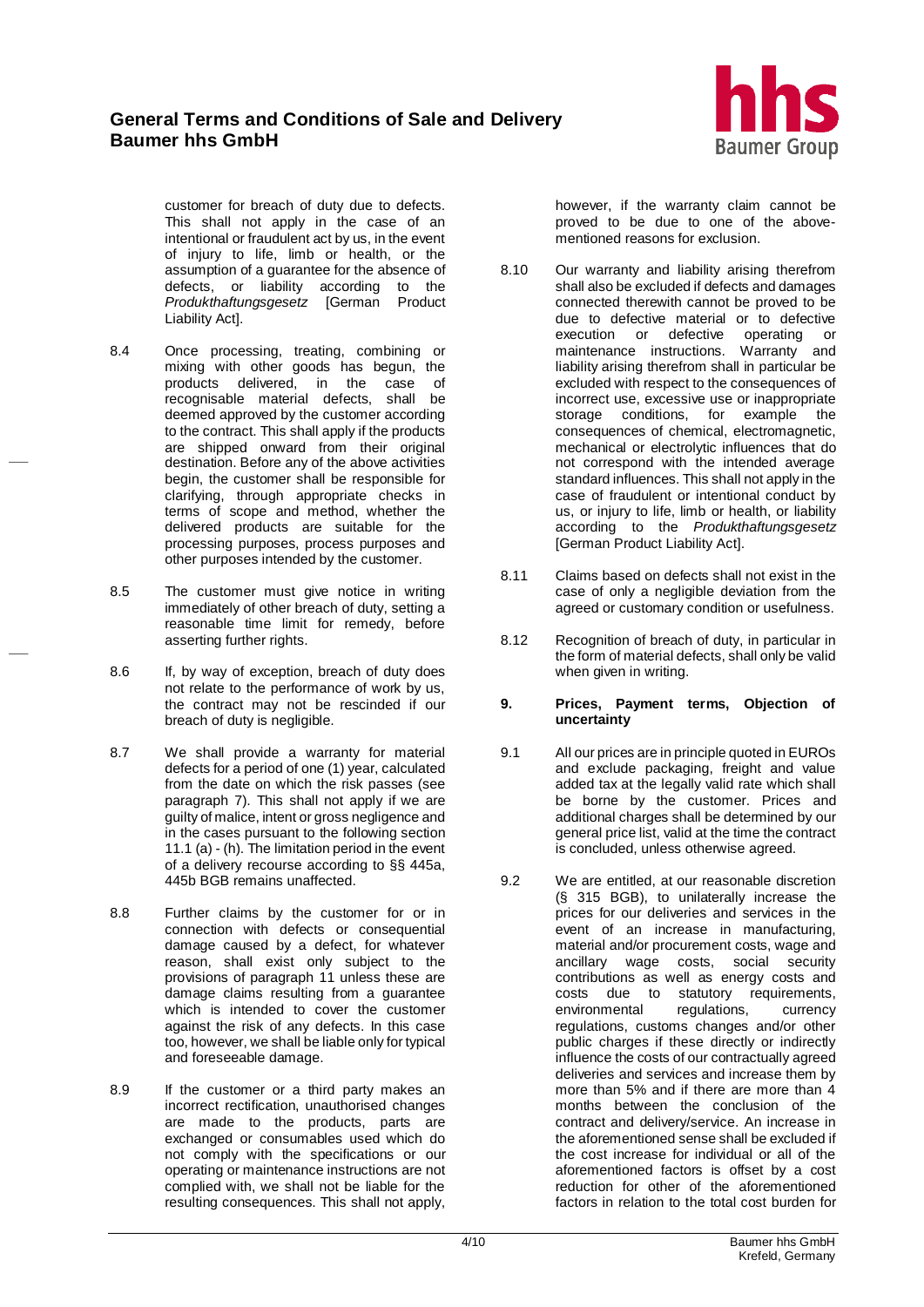

the delivery/service (cost netting). If the aforementioned cost factors are reduced without the cost reduction being offset by an increase in other of the aforementioned cost factors, the cost reduction shall be passed on to the customer in the form of a price reduction. If the new price is 20% or more above the original price due to our aforementioned right to adjust prices, the customer shall be entitled to withdraw from contracts not yet fully performed with regard to the part of the contract not yet performed. However, he may only assert this right immediately after notification of the increased remuneration.

- 9.3 Our invoices are payable within 30 days of shipment of the products without any deduction unless otherwise agreed in writing.
- 9.4 If the customer fails to make payment, the customer shall be in default in payment, also without notice, within 31 days of the delivery.
- 9.5 Once in default, default interest shall be charged of 9 percentage-points above the respective applicable base interest rate when the claim for payment falls due. We reserve the right to assert damage in excess of this.
- 9.6 The date payment is received by us or credited to our account shall be deemed the payment date.
- 9.7 The customer's default in payment shall cause all claims for payment under the business relationship with the customer to become due immediately. Regardless of any agreements to defer payments or agreements on payment by instalment, in this case all the customer's liabilities due to us shall become payable immediately.
- 9.8 If payment terms are not met or circumstances known or recognisable that, in our proper commercial judgement, give rise to justified doubt as to the customer's creditworthiness, also including such facts that already existed when the contract was concluded but which were unknown to us or did not have to be known to us, we shall have the right, notwithstanding further statutory rights in such cases, to cease further work on current orders or the delivery, and to request advance payments or the provision of securities which are acceptable to us for deliveries still outstanding, and, after expiry of a reasonable extension period to provide such securities without result, to rescind the contract, irrespective of other statutory rights. The customer shall be obliged to reimburse us for all damages incurred by failure to fulfil the contract.
- 9.9 The customer shall have a right of retention or right of set-off only with respect to those counter-claims that are not disputed or have been recognised by declaratory judgment.
- 9.10 The customer can only exercise a right of retention if its counter-claim relates to the same contractual relationship.

### **10. Retention of title**

- 10.1 We retain title to all goods we deliver (hereinafter referred to as a "goods subject to retention of title") until all our claims under the business relationship with the customer, including claims arising in the future from contracts concluded at a later date, are paid. This shall also apply to any balance in our favour if any or all claims are incorporated by us in a current account and the balance has been established.
- 10.2 The customer shall insure goods subject to retention of title adequately, in particular against fire and theft. Claims against the insurance arising from a case of damage relating to goods subject to retention of title are herewith already assigned to us in the value of the goods subject to retention of title.
- 10.3 The customer shall have the right to resell the delivered products in the normal course of business. The customer is not permitted to make other disposals, especially pledging or granting of equitable lien. If the goods subject to retention of title are not paid for immediately by a third-party purchaser when resold, the customer shall be obliged to resell under retention of title only.

The right to resell goods subject to retention of title shall cease to apply at once if the customer suspends its payment or defaults in payment to us.

10.4 The customer already herewith assigns to us all claims including securities and ancillary rights that accrue to the customer against the end user or third parties from or in connection with the resale of goods subject to retention of title. The customer may not reach an agreement with its purchasers that excludes or impairs our rights in any way or nullifies the assignment of the claim in advance. If goods subject to retention of title are sold with other items, the claim against the third-party purchaser in the amount of the delivery price agreed between ourselves and the customer shall be deemed assigned unless the amounts applicable to the individual goods can be determined from the invoice.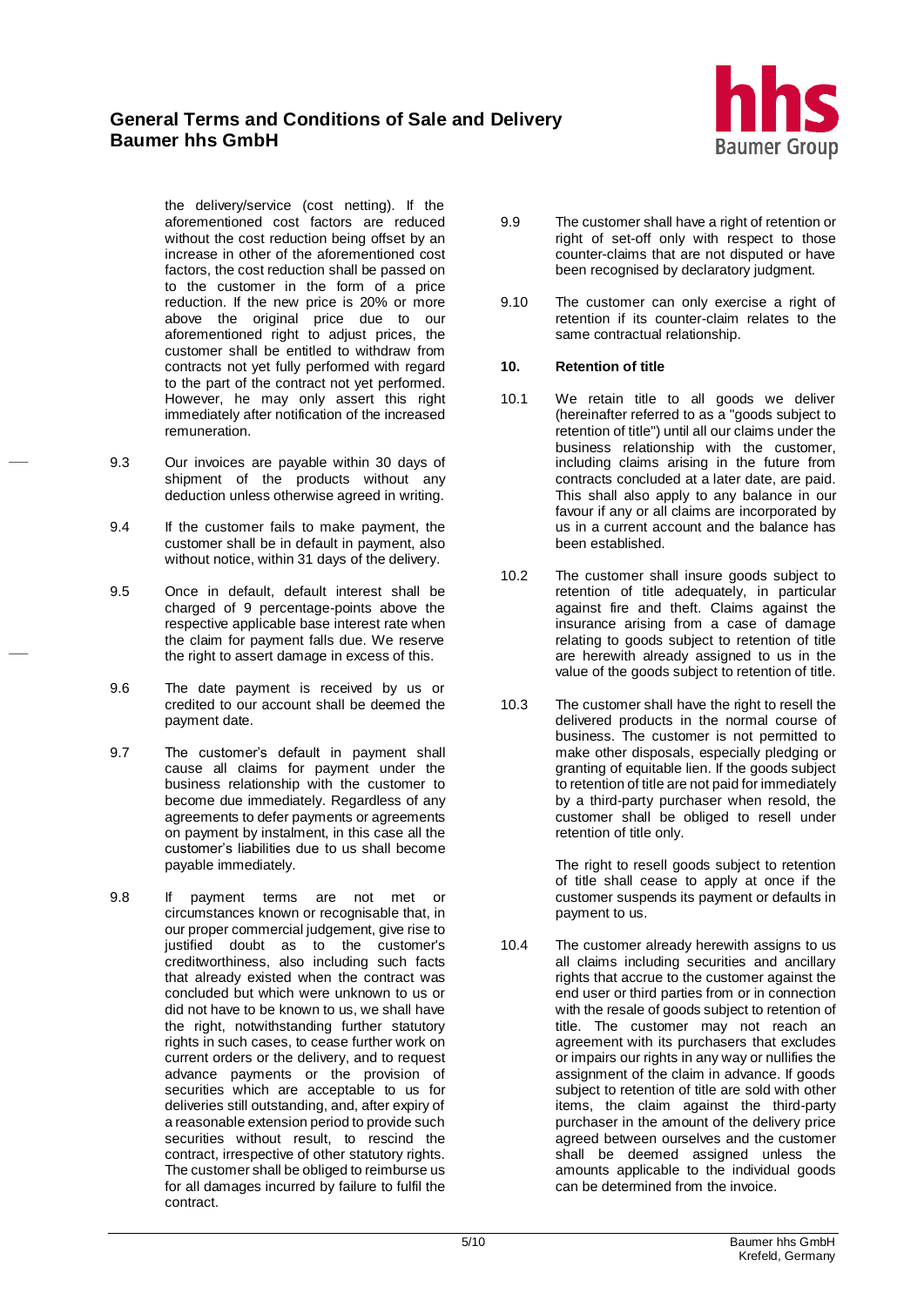

- 10.5 The customer shall have the right to collect claims assigned to us until revoked by us, this revocation being admissible at any time. At our request, the customer shall be obliged to provide us with the information and documents in full required to collect assigned claims and, unless we do so ourselves, notify its purchasers immediately of the assignment to us.
- 10.6 If the customer incorporates claims from the resale of goods subject to retention of title in a current account relationship with its purchasers, the customer shall already now assign to us any recognised closing balance resulting in its favour in the amount which corresponds to the total amount of the claim from the resale of our goods subject to retention of title, such claim being transferred to the current account relationship.
- 10.7 The customer must notify us immediately if the customer has already assigned claims to third parties arising from the resale of products delivered or to be delivered by us, especially due to real or unreal factoring, or made other agreements which can impair our current or future security interests according to paragraph 10.

In the case of unreal factoring, we shall have the right to rescind the contract and request the products already delivered to be surrendered. This shall also apply to real factoring if, according to the contract with the factor, the customer cannot freely dispose of the purchase price of the claim.

- 10.8 In the event of conduct in breach of the contract through the customer's fault, especially in the case of default in payment, we shall have the right, without previously having to rescind the contract, to take back all goods subject to retention of title. The customer shall be obliged in this case to surrender the goods subject to retention of title at once. We may at any time during normal business hours enter the customer's business premises to determine the stock of the goods delivered by us. Taking back the goods subject to retention of title shall only involve rescinding the contract if we expressly state this in writing or this is prescribed by compulsory statutory provisions. The customer shall notify us immediately in writing of any third-party attachment of goods subject to retention of title or any claim assigned to us.
- 10.9 If the total value of the securities existing for us according to the foregoing provisions exceeds the secured claims by more than 10%, we shall be obliged, at the customer's request, to release securities at our discretion.
- 10.10 We treat and process goods subject to retention of title as manufacturer within the meaning of Section 950 *BGB* but without obligation on our part. If goods subject to retention of title are processed or connected inseparably with other items that do not belong to us, we shall acquire co-ownership in the new item in the ratio of the invoice amount for our goods to the invoice amounts for the other processed or connected items. If our goods are connected with other movable items into a uniform item that is deemed the principal item, the customer shall now already assign co-ownership thereof to us in the same ratio. The customer shall maintain ownership or co-ownership free of charge on our behalf. Rights of co-ownership accordingly arising shall be deemed goods subject to retention of title. The customer shall be obliged at any time at our request to provide us with the information required to assert our ownership or co-ownership rights.
- 10.11 If the customer suspends payments or files for insolvency, the customer shall no longer be entitled to sell, process, combine or mix goods subject to retention of title (see clause 10.1). In this case, the customer shall immediately store and mark the goods subject to retention of title separately and hold in trust for us any amounts due to us from assigned claims for product deliveries and received by the customer.
- 10.12 If, in the case of deliveries abroad, certain measures and/or declarations are required on the part of the customer in the importing country in order for the aforementioned retention of title or the other rights referred to therein to become effective, the customer shall notify us of this in writing or in text form and shall carry out or submit such measures and/or declarations at its own expense without delay. We shall cooperate to the necessary extent. If the law of the importing country does not permit a retention of title but allows us to reserve other rights to the delivery item, we may exercise all such rights at our reasonable discretion (§ 315 BGB). To the extent that an equivalent security of our claims against the customer is not achieved thereby, the customer shall be obliged to provide us with other suitable securities in the delivered goods or other securities at our reasonable discretion (§ 315 BGB) at its own expense without undue delay.

#### **11. Liability, Exclusion and limitation of liability**

11.1 We shall be liable in principle only for intent and gross negligence by us and our legal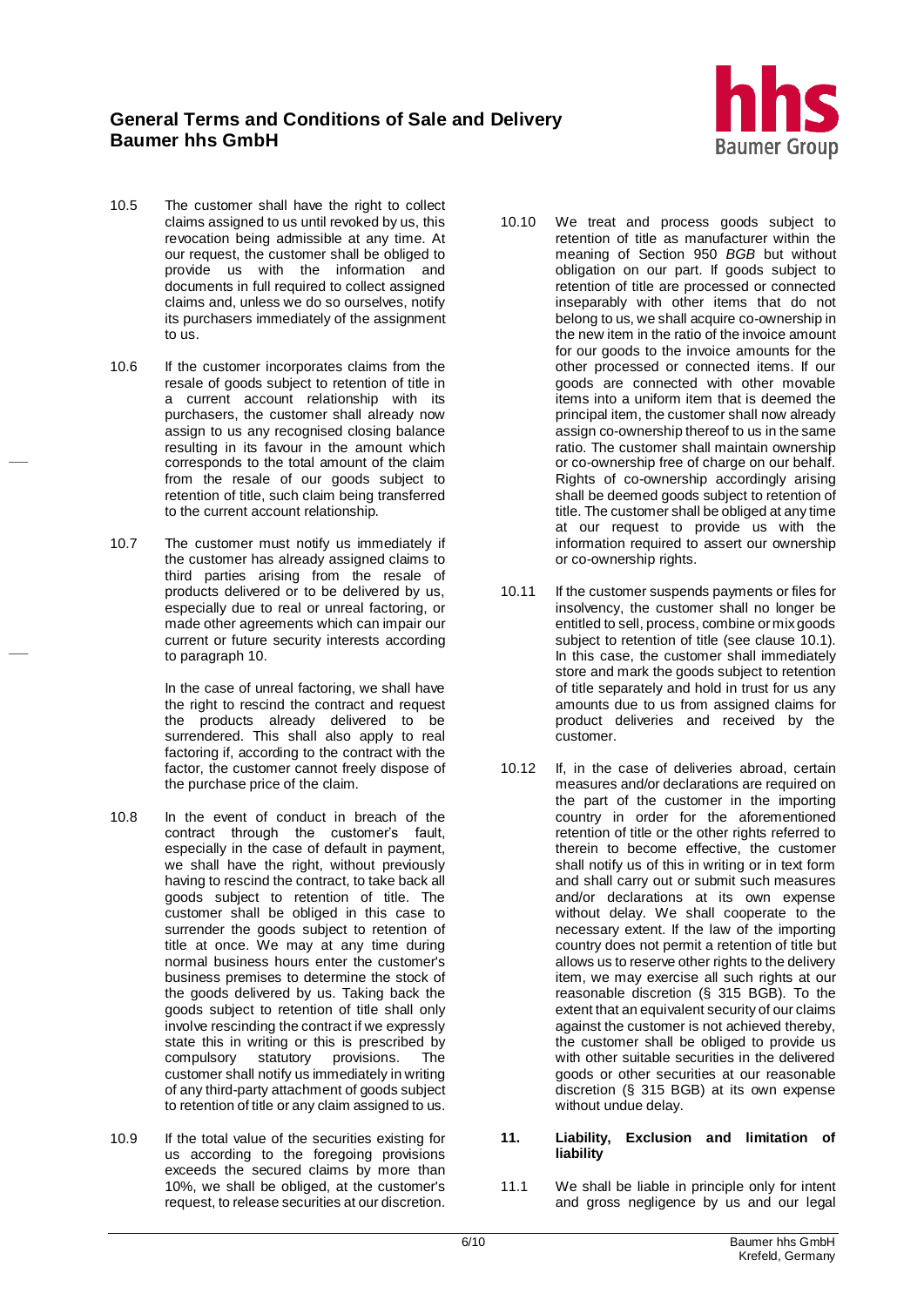

representatives and vicarious agents. Our liability and that of our legal representatives and vicarious agents for slight negligence shall, therefore, be excluded except in the following cases:

- (a) breach of material contractual obligations: material obligations are obligations whose fulfilment determines the contract and on whose compliance the customer may rely;
- (b) if, in the event of breach of obligations within the meaning of Section 241 (2) *BGB*, it is no longer reasonable to expect the customer to accept our performance;
- (c) in the event of injury to life, limb and health;
- (d) where a guarantee for the quality of performance, the existence of successful performance, or a successful performance, or a<br>procurement risk has been assumed;
- (e) fraudulent intent;
- (f) initial impossibility;
- (g) claims under the *Produkthaftungsgesetz* [German Product Liability Act].; or
- (h) other cases of liability prescribed by law.
- 11.2 If we or our vicarious agents are only responsible for slight negligence and none of the cases mentioned in paragraph 11.1, clauses (a), (c), (d), (e), (g) and (h) apply, our liability is limited to the damage typical and foreseeable at the time of conclusion of the contract. Any further liability is excluded.
- 11.3 Liability for damages other than the liability stipulated in the above paragraphs shall be excluded without regard for the legal nature of the asserted claim. This shall apply in particular to damage claims arising from fault when concluding a contract, due to other breach of duty or due to claims in tort for compensation in respect of property damages according to Section 823 *BGB*.
- 11.4 Exclusion resp. limitation of liability according to the foregoing paragraphs 11.1 to 11.3 shall apply to the same extent for the benefit of our executives and non-executive employees and other vicarious agents as well as our subcontractors.
- 11.5 Claims by the customer for damages arising from this contractual relationship may only be asserted within a preclusion period of one (1) year as of commencement of the statutory limitation period. This shall not apply if we are guilty of malice, intent or gross negligence and in the cases pursuant to paragraphs 11.1 (a) - (h). The limitation period in the case of a delivery recourse according to §§ 445a, 445b BGB remains unaffected.
- 11.6 There is no connection between the reversal of the burden of proof and the foregoing provisions.

### **12. Export control, Intra-Community trade**

- 12.1 In the absence of other written agreement, the delivered product is intended at all times to remain and to be used and sold in the first country of delivery agreed with the customer.
- 12.2 The export of certain goods may be subject to authorisation e.g. because of their nature or intended purpose or final destination. This applies in particular to so-called dual-use goods. The customer itself shall be obliged to comply strictly with the relevant export regulations and embargos for these goods (products, goods, software, technology), especially of the European Union (EU), Germany resp. of other EU Member States and, if applicable, the USA.
- 12.3 The customer shall in particular verify and ensure that
	- (a) the products provided are not intended for use in armaments, nuclear facilities or weapon technology;
	- (b) no companies and persons specified on the US Denied Persons List (DPL) are supplied with original US goods, software and technology;
	- (c) no companies and persons specified on the US Warning List, US Entity List or US Specially Designated Nationals List are supplied with US certificates of origin without relevant approval;
	- (d) no companies and persons are supplied that are specified on the List of Specially Designated Terrorists, Foreign Terrorist Organizations. Specially Designated Global Terrorists or the EU Terror List;
	- (e) the early-warning indications of the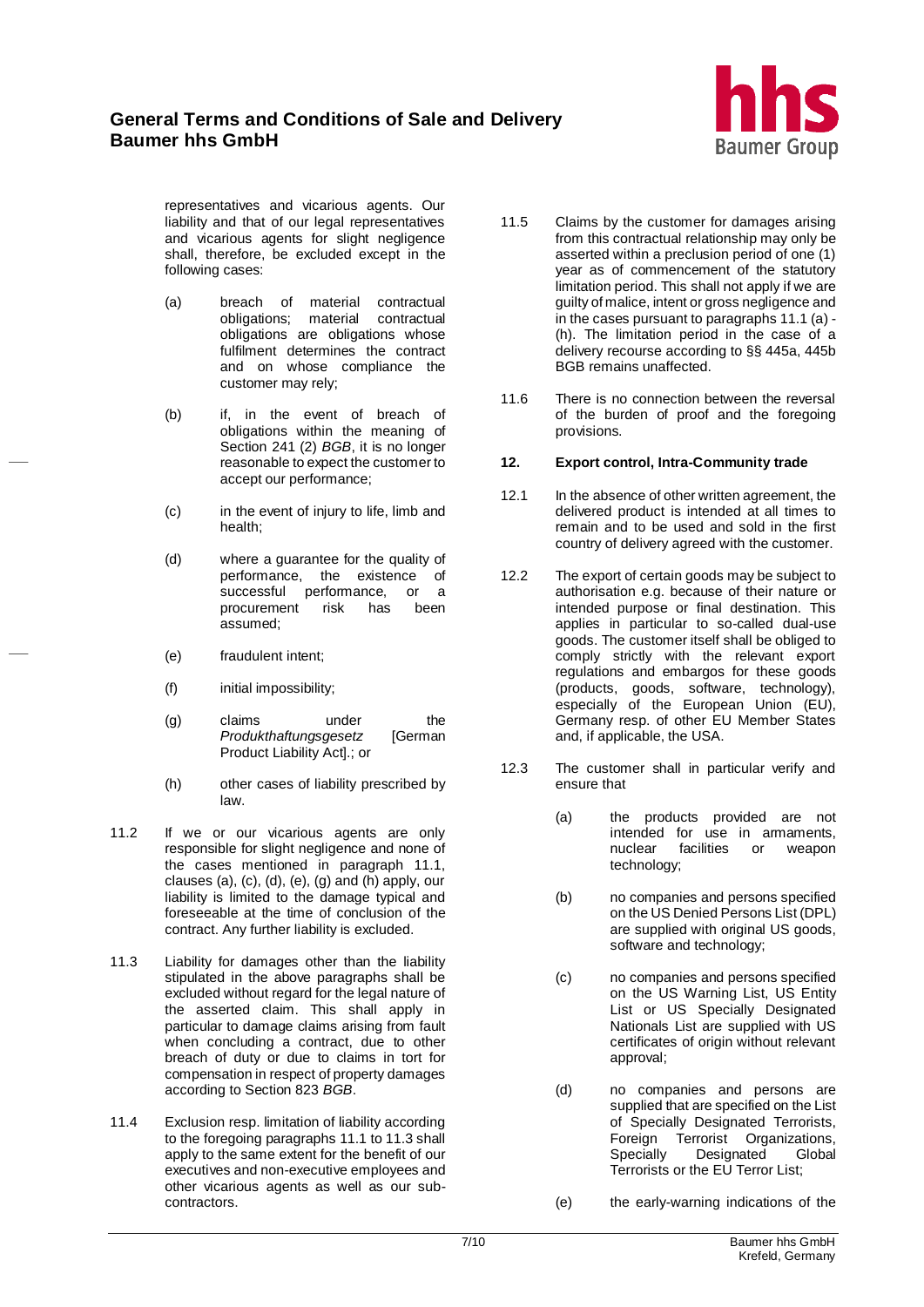

competent German or national authorities of the respective country of origin of the delivery are complied with.

The customer undertakes to send us immediately on request but at the latest within 10 days the original relevant end-use certificates in the form prescribed by the<br>Bundesamt für Wirtschaft und Bundesamt Ausfuhrkontrolle [Federal Office of Economics and Export Control].

- 12.4 Our products may only be accessed and used if they are consistent with the above verification and comply with the assurance; otherwise we shall not be obliged to perform.
- 12.5 Where products are passed on, the customer undertakes to oblige other recipients in the same way and to notify them of the need to comply with such legal provisions.
- 12.6 The customer undertakes to indemnify us against all damages resulting for us from the negligent breach of the foregoing obligations pursuant to paragraphs 12.1 to 12.5. The scope of the damages to be reimbursed shall also include the reimbursement of all necessary and reasonable expenses which we incur or have incurred, in particular the costs and expenses for any legal defence and any official administrative fines or penalties.
- 12.7 In the event of the negligent breach of the foregoing obligations according to paragraphs 12.1 to 12.5 by the customer, we shall have the right to rescind the purchase contract.
- 12.8 The customer confirms the correctness of its VAT ID no. which the customer shall give us without being asked to do so immediately after the contract is concluded. The customer undertakes to notify us and its competent domestic tax authority of any change in its name, address, company name and VAT ID no. immediately. If a delivery is regarded as subject to tax due to errors in specifying the name, company name, address or VAT ID no., the customer shall refund the tax to be paid by us as a result.
- 12.9 In the case of double taxation sales and purchase tax in the customer's country, turnover tax in Germany - the customer shall pay to us, waiving the defence of disenrichment, the excess turnover tax paid i.e. the turnover tax not owed due to the duty to pay sales and purchase tax.

## **13. Third-party property rights**

- 13.1 We shall only be obliged to supply the products free of third-party rights or claims which are based on industrial property rights or other intellectual property, and which we were aware of when the contract was concluded, or were not aware of as a result of gross negligence, provided that the right or claim is based on industrial property rights or other intellectual property
	- (a) according to the law of the Federal Republic of Germany, if our customer has its registered office or branch there; or
	- (b) according to the law of a foreign state, if the customer has its registered office or branch there; or
	- (c) according to the law of a third country only if we have expressly agreed in writing the use or sale of our products in that third country with the customer.
- 13.2 If a third party asserts justified claims against our customer to the products supplied by us pursuant to paragraph 1 above, we shall be liable to the customer within the period determined in paragraph 8.7 as follows:
	- (a) We shall at our option first try at our expense to obtain either a right of use for the relevant deliveries or change the products so that the property right is not infringed, or exchange the products. If we cannot do so on reasonable conditions, the customer shall be entitled to its statutory rights which shall, however, be governed by these General Terms and Conditions of Sale and Delivery.
	- (b) The customer shall be obliged to notify us immediately in writing of claims asserted by a third party, not to acknowledge any infringement, and to reserve for us all defensive<br>measures and settlement settlement negotiations. If the customer ceases using the products for reasons of loss minimisation or other good cause, the customer shall be obliged to advise the third party that cessation of use is not deemed to be an acknowledgement of an infringement of property rights. If an action for infringement of property rights is brought against the customer by third parties resulting from the use of products supplied by us, the customer undertakes to notify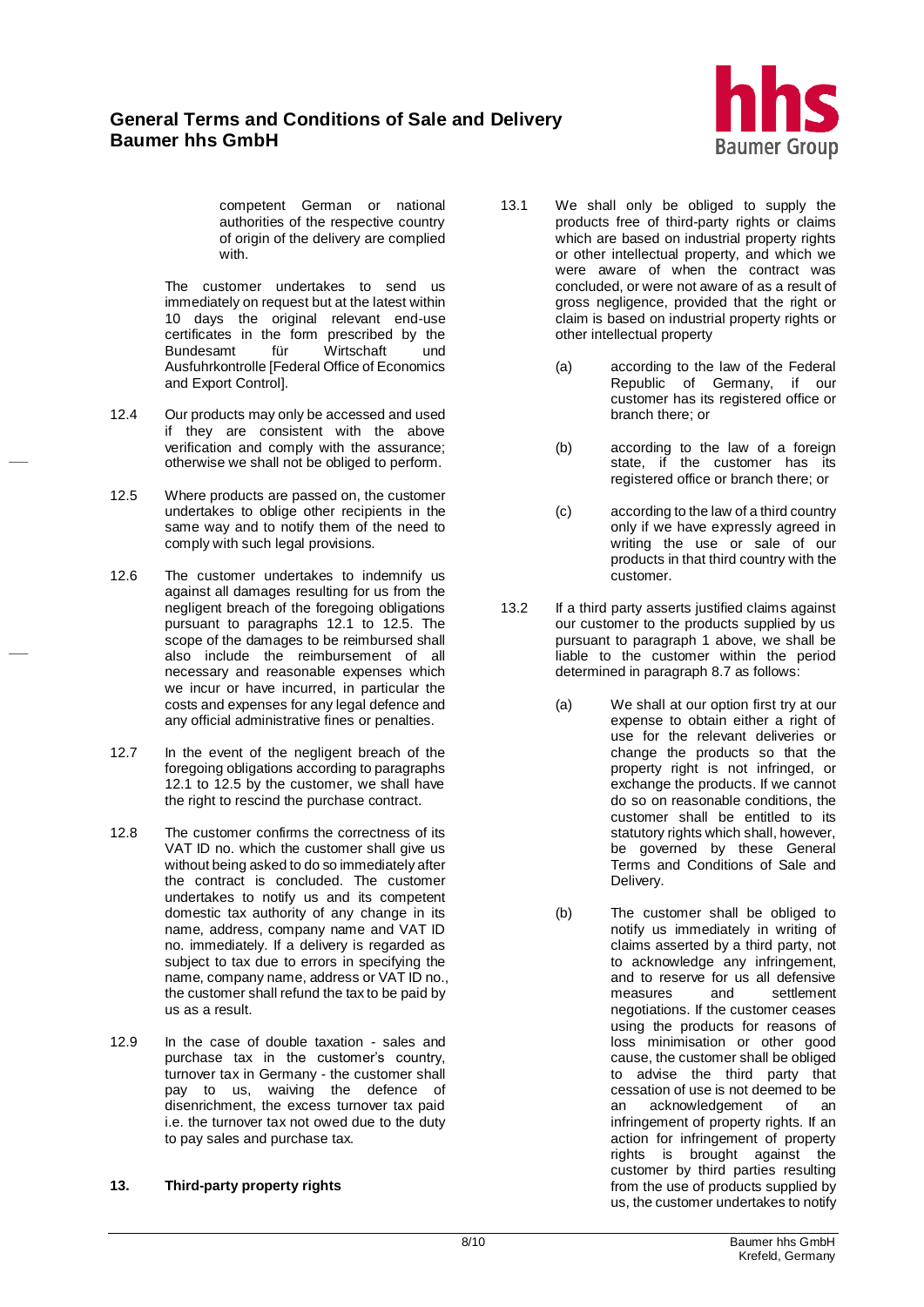

us of this immediately and to give us the opportunity to participate in any legal action. The customer shall support us in every way in conducting such legal action. The customer shall not take any action which could impair our legal position.

- 13.3 Our obligation according to paragraph 13.1 shall not relate to cases where
	- (a) the infringement of property rights results from the fact that, in manufacturing the products, we acted on information or other data that were provided or specified to us by the customer; or
	- (b) the infringement of property rights is due to an application of the customer which we could not foresee or is caused by the fact that the products are changed by the customer or mixed or used together with products which were not supplied by us.
- 13.4 This shall not affect our liability according to paragraph 11.

### **14. Return of goods by customers**

- 14.1 In the event of the return of goods to us, the customer is obliged to use the return form available at a state at a state at a state at a state at a state at a state at a state at a state at a state a [https://www.baumerhhs.com/de/service](https://www.baumerhhs.com/de/service-support/retoure-reparatur.html)[support/retoure-reparatur.html](https://www.baumerhhs.com/de/service-support/retoure-reparatur.html) . The customer is obliged to return the goods irrespective of the reason for the return. In addition, the customer is obliged to clearly mark the packaging or the transport container of the goods with the sender's name from the outside and furthermore to clearly indicate the sender and all contact details inside the packaging or the transport container.
- 14.2 If the customer does not comply with his obligations under the third sentence of paragraph 14.1 above, i.e. if the sender of the goods is unknown to us, we shall be entitled to destroy and dispose of the returned goods after 14 days, calculated from the date of receipt by us. We are also entitled to charge the customer - if he identifies himself as the sender - a storage fee of € 5.00 per item for each day of storage and a one-off fee of € 150.00 for the entire delivery.

### **15. Disposal of waste electrical equipment**

15.1 If agreed with the customer, the customer may send the delivered goods to us at the registered office of our company at his own expense after termination of use or we may -

after consultation - take back the goods otherwise and dispose of them.

- 15.2 Unless paragraph 15.1 above applies, the customer shall be obliged to properly dispose of delivered goods at its own expense after termination of use in accordance with the statutory provisions.
- 15.3 In the event of paragraph 15.2 above, the customer shall indemnify us against any obligations to this effect (pursuant to Section 19 (1) and (2) ElektroG [German Electrical and Electronic Equipment Act]) and any related claims (including those of third parties). In the event that the goods are passed on to commercial third parties, the customer shall impose on the purchaser a corresponding obligation to pass on the goods, including a further obligation to pass on the goods in the event that they are passed on again.
- 15.4 Our claim to takeover/release in accordance with the above paragraphs  $15.2 + 15.3$  shall not become statute-barred before the expiry of two years after the final termination of the use of the equipment. This two-year period shall commence at the earliest upon receipt by us of a written notice from the customer.

## **16. Confidentiality, Data protection**

- 16.1 The customer undertakes to keep confidential such facts, documents and knowledge of which the customer becomes aware in the course of performing the business relations with us, and which contain technical, financial, business or market-related information about our company, if we have specified that the respective information must be kept confidential or we have an obvious interest in its confidentiality (hereinafter collectively referred to as confidential information). The customer shall use the confidential information solely for the purpose of implementing and performing the contractual relationship with ourselves in accordance with the contract and the individual contracts based on this.
- 16.2 Disclosure of confidential information to third parties by the customer shall require our express and prior written consent.
- 16.3 There shall be no obligation to maintain confidentiality according to paragraph 16.1 above if it is proved that the respective confidential information:
	- (a) is state of the art in the public domain or this information becomes state of